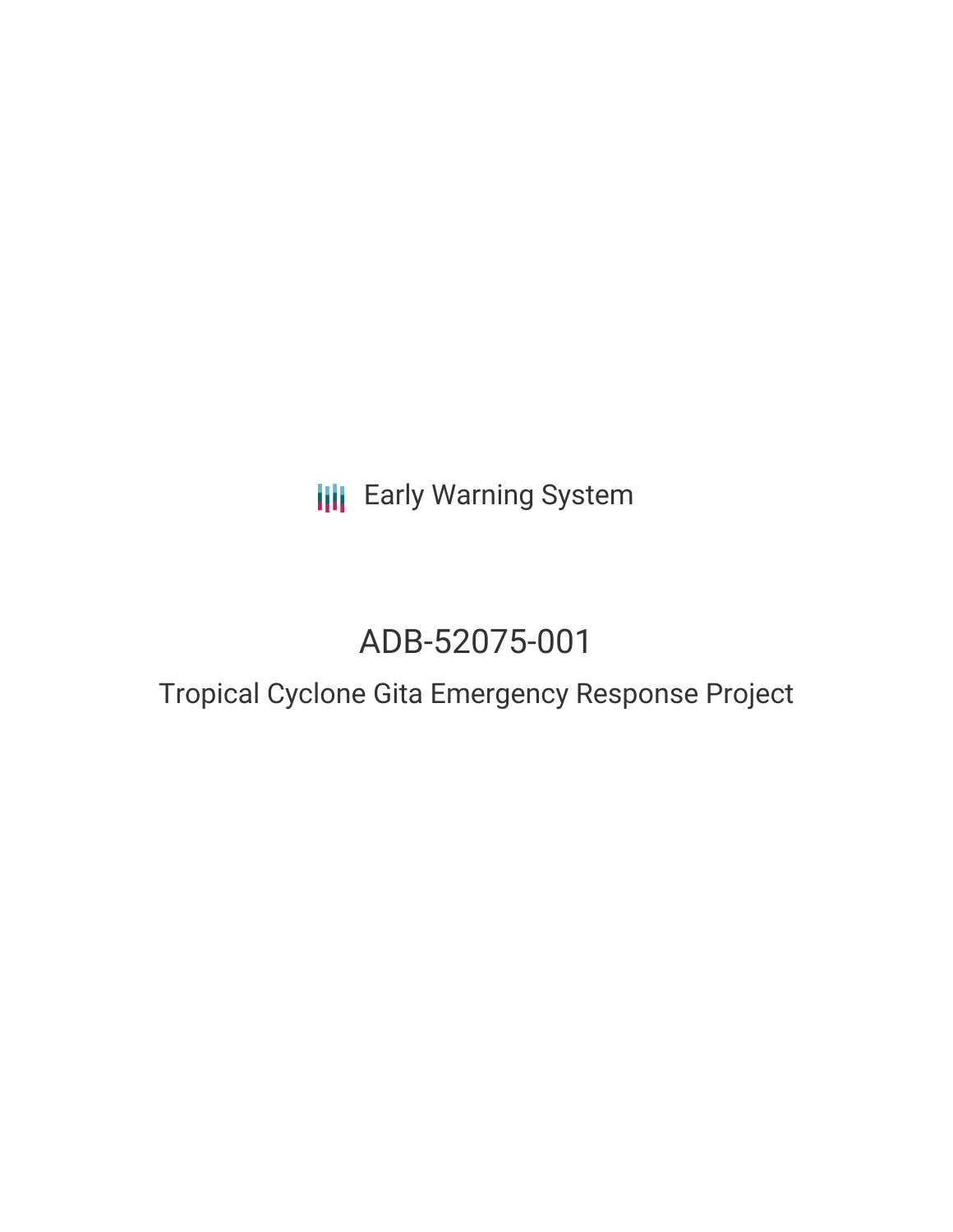

#### **Quick Facts**

| <b>Countries</b>               | Tonga                        |
|--------------------------------|------------------------------|
| <b>Financial Institutions</b>  | Asian Development Bank (ADB) |
| <b>Status</b>                  | Active                       |
| <b>Bank Risk Rating</b>        | U                            |
| <b>Voting Date</b>             | 2018-02-21                   |
| <b>Borrower</b>                | Government of Tonga          |
| <b>Sectors</b>                 | Humanitarian Response        |
| <b>Investment Type(s)</b>      | <b>Advisory Services</b>     |
| <b>Investment Amount (USD)</b> | $$1.00$ million              |
| <b>Grant Amount (USD)</b>      | \$1.00 million               |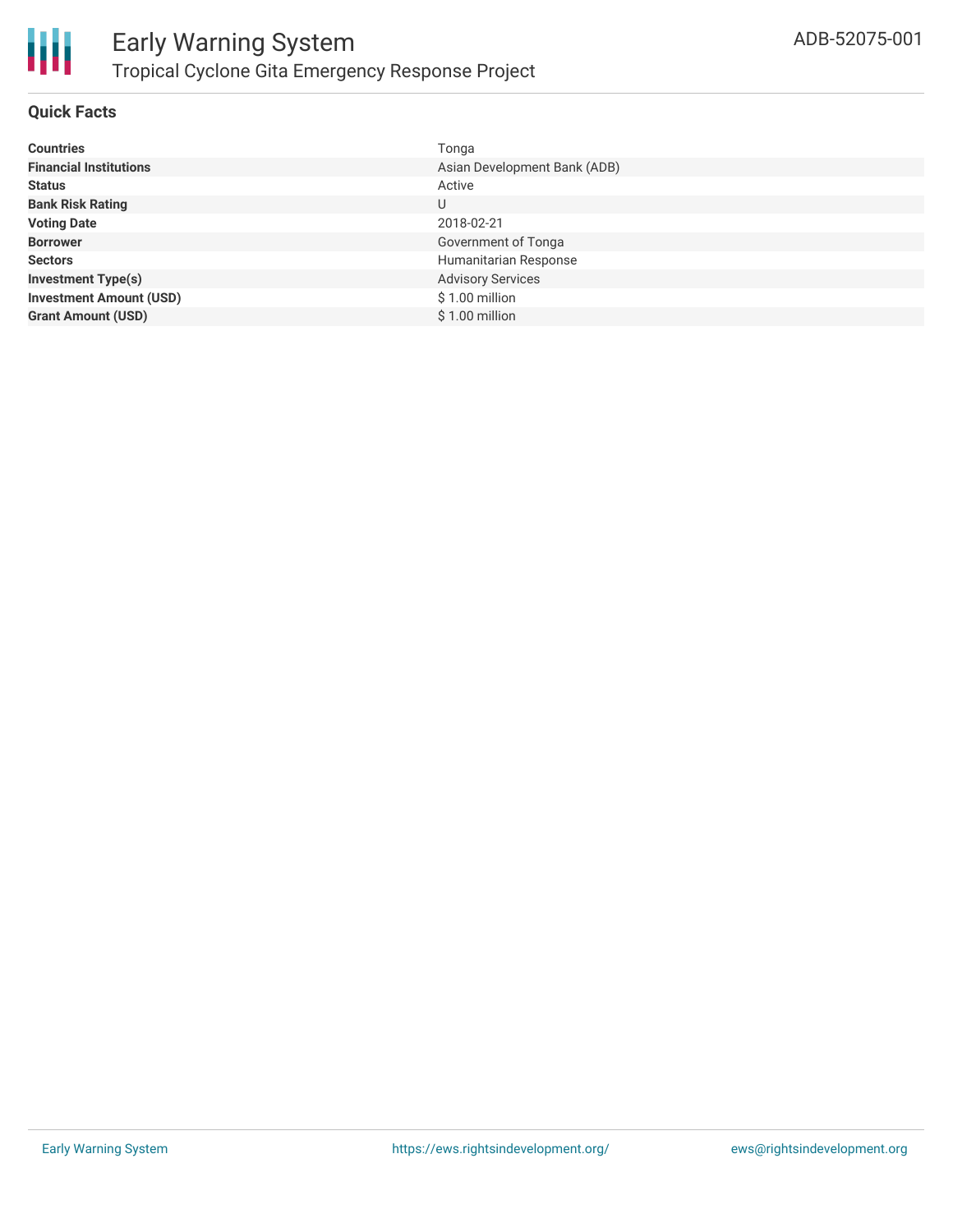

#### **Project Description**

According to the bank website, the government requested support from ADB under the APDRF on 15 February 2018. Based on identified needs, a proposed grant of \$1 million from the APDRF is expected to be used for expenses necessary to restore lifesaving services, including (i) debris shifting, (ii) site clearance, (iii) safe disposal of rubble, (iv) restoration of critical electricity, water, communication and transport links, and (v) provision of transitional shelter. The proposed grant would contribute about 5.3% of the funding estimated to be required for immediate response and early recovery efforts as outlined in the government's draft TC Gita Response Plan.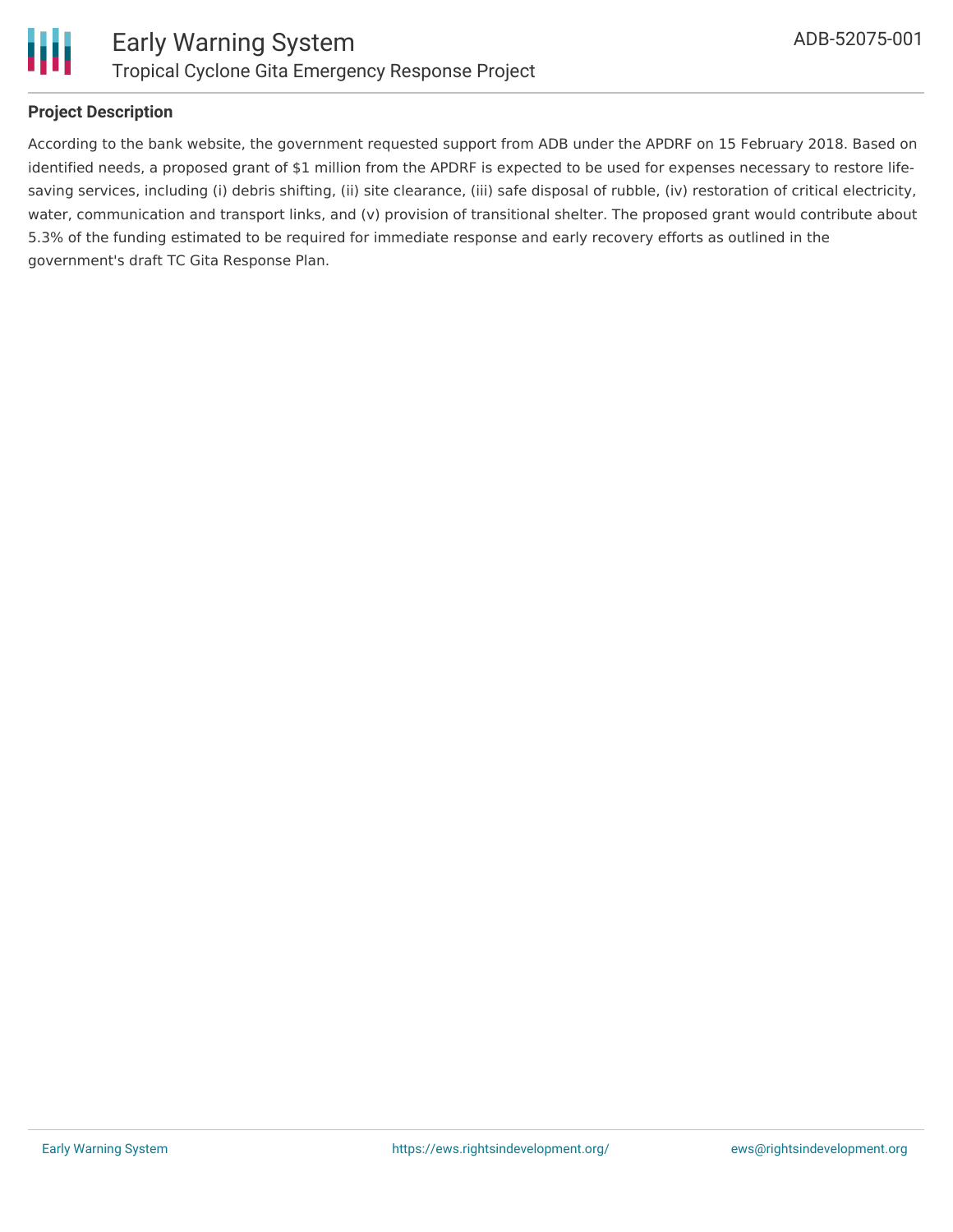

#### **Investment Description**

Asian Development Bank (ADB)

Asia Pacific Disaster Response FundUS\$ 1.00 million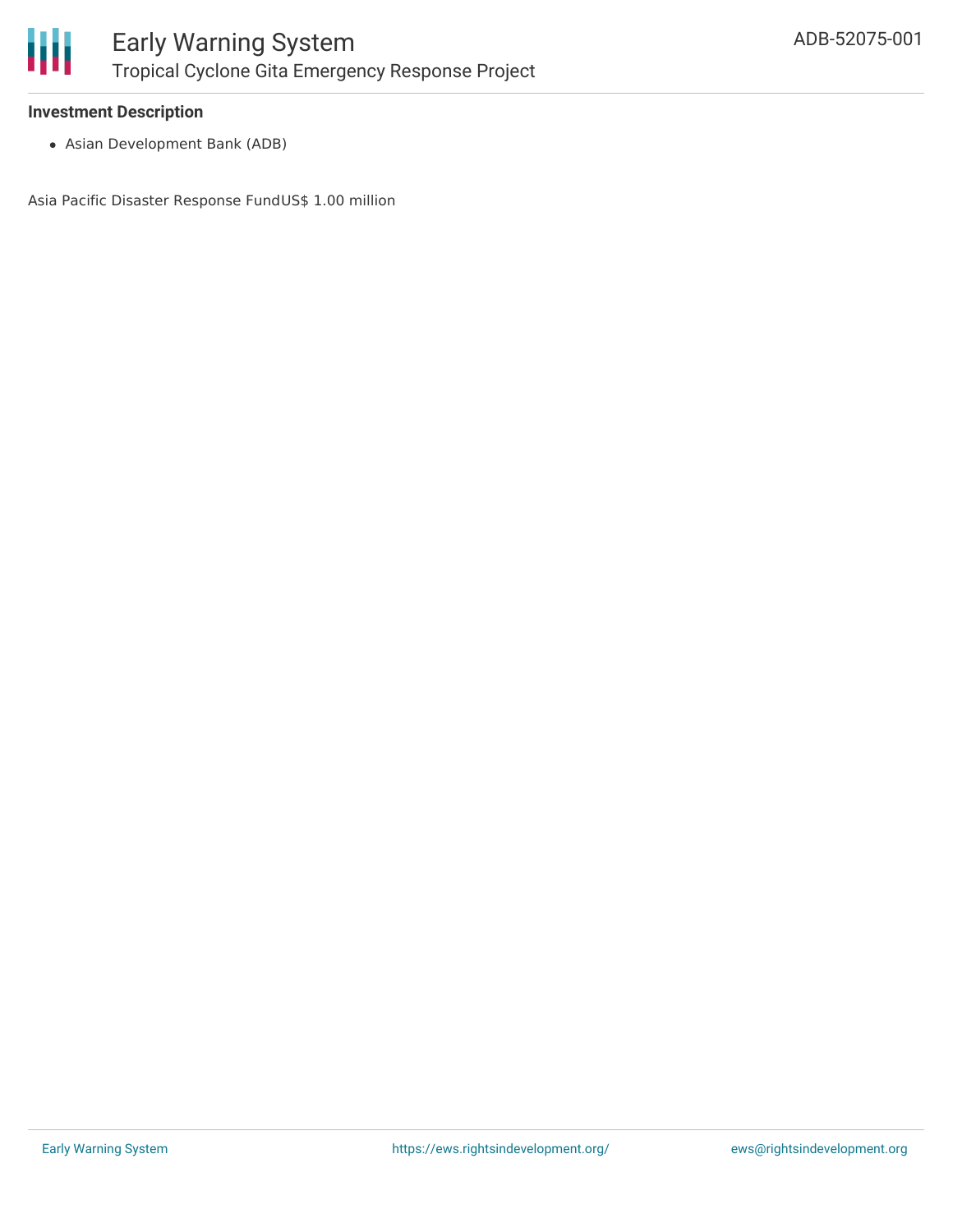

#### **Contact Information**

Responsible ADB Officer Aelbers, Erik Responsible ADB Department Pacific Department Responsible ADB Division Pacific Subregional Office in Suva, Fiji Executing Agencies Ministry of Finance and National Planning Vuna Road, Nuku'alofa, Kingdom of Tonga

#### **ACCOUNTABILITY MECHANISM OF ADB**

The Accountability Mechanism is an independent complaint mechanism and fact-finding body for people who believe they are likely to be, or have been, adversely affected by an Asian Development Bank-financed project. If you submit a complaint to the Accountability Mechanism, they may investigate to assess whether the Asian Development Bank is following its own policies and procedures for preventing harm to people or the environment. You can learn more about the Accountability Mechanism and how to file a complaint at: http://www.adb.org/site/accountability-mechanism/main